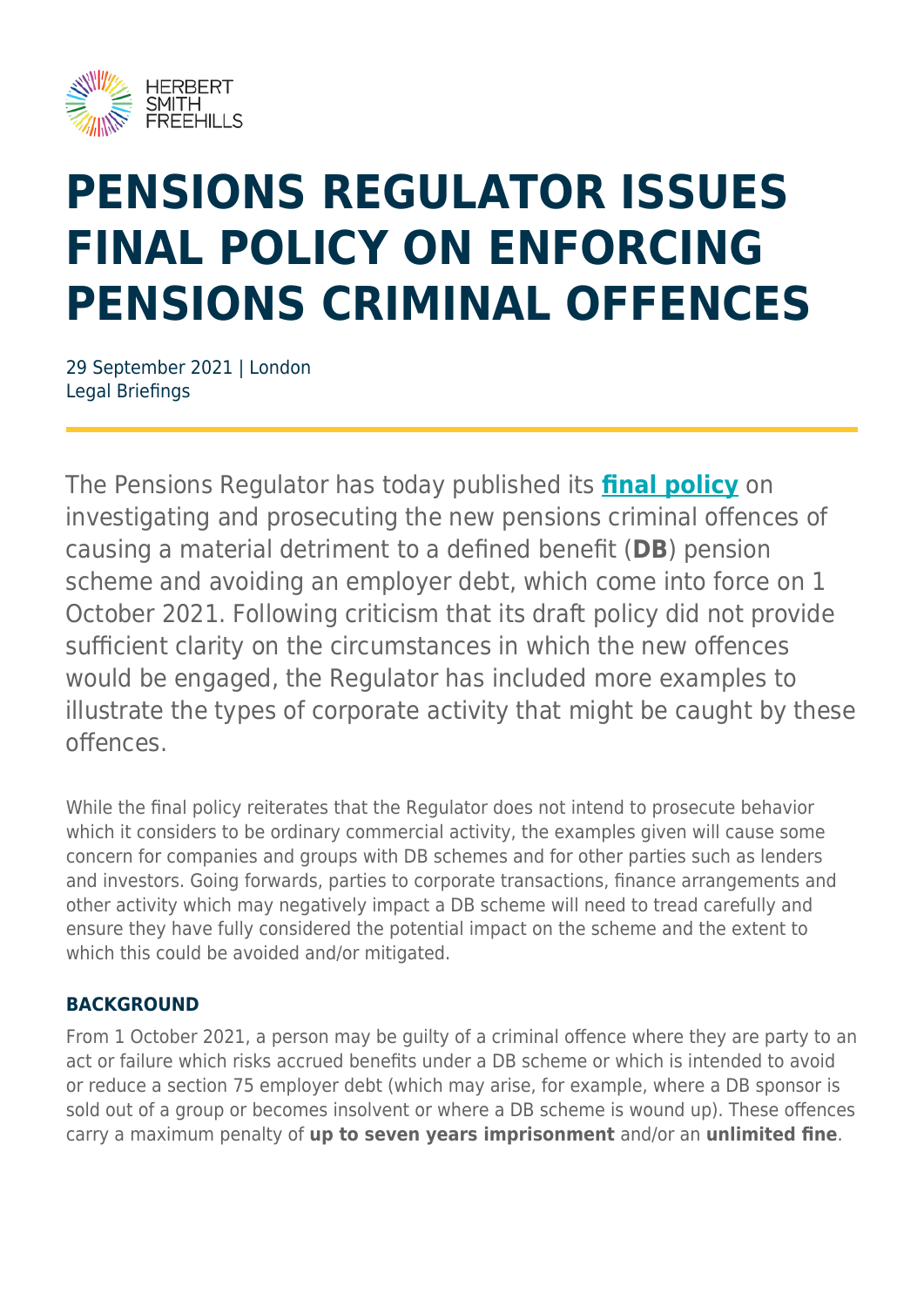The new offences are very widely drawn and could potentially be imposed in a wide range of circumstances. In particular, a criminal offence will be committed where a person does an act or fails to act or engages in a course of conduct:

- that *detrimentally affects in a material way* the likelihood of accrued benefits under a DB occupational pension scheme being received
- the person *knew or ought to have known* that it would have that effect, and
- the person **did not have a reasonable excuse** for the act, failure or for engaging in the course of conduct.

A criminal offence will also be committed where a person does an act or fails to act or engages in a course of conduct:

- that *prevents the recovery of a debt that is due and payable under section 75* of the Pensions Act 1995, prevents such a debt becoming due or compromises, settles or reduces such a debt
- the person *intended* the act, failure or course of conduct to have that effect, and
- the person *did not have a reasonable excuse* for the act, failure or for engaging in the course of conduct.

In most instances, it is expected any prosecution would be brought by the Pensions Regulator. However, a prosecution may also be brought by other persons and bodies including the Secretary of State for Work and Pensions and the Director of Public Prosecutions.

Unlike the Regulator's powers to issue contribution notices and financial support directions, which can only be used against sponsoring employers and "connected" or "associated" persons, these new offences can be committed by *any person* who is party to a relevant act, failure to act or course of conduct (other than an insolvency practitioner acting in their capacity as such). This includes sponsors of DB schemes, directors of scheme sponsors, other group companies and the directors of those companies as well as investors, lenders, trustees and advisers.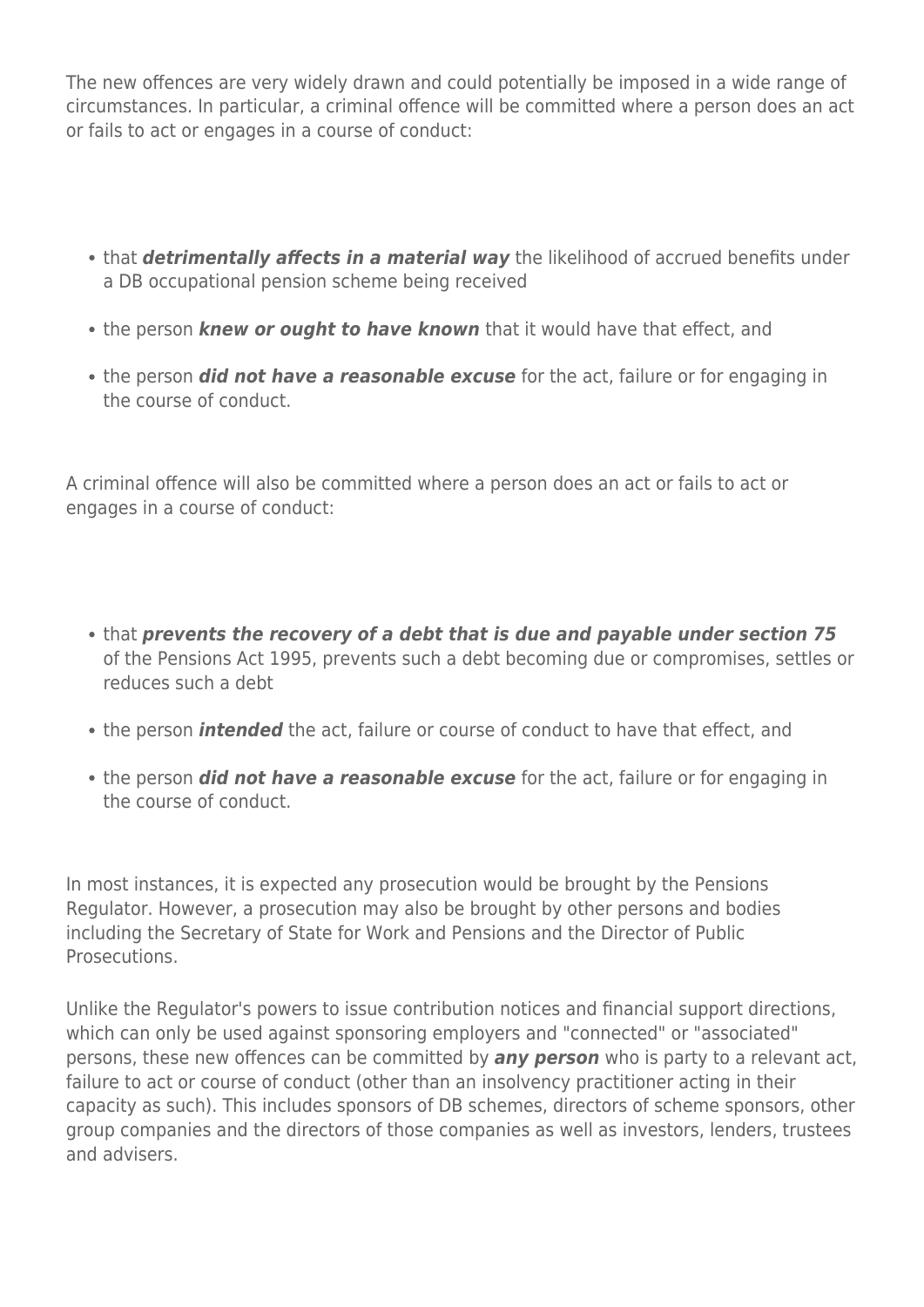A criminal prosecution could also be brought against any person who aids or abets the commission of a relevant act, failure to act or course of conduct.

There is also no time limit on when the Regulator can bring a prosecution for these new offences, unlike its power to issue contribution notices which it can only exercise for up to six years after a relevant act or failure.

#### **REASONABLE EXCUSE**

One of the key elements of the new offences is the concept of "reasonable excuse". Where a person has a reasonable excuse for their actions this will mean they have not committed an offence, even if their actions have caused a material detriment to a DB scheme or avoided or reduced the payment of a section 75 debt. In its final policy, the Regulator repeats three factors which it says will be significant when assessing whether a person has a reasonable excuse, namely:

- 1. the extent to which the detriment to the scheme was an incidental consequence of the act or omission
- 2. the adequacy of any mitigation provided to offset the detrimental impact, and
- 3. where no, or inadequate, mitigation was provided, whether there was a viable alternative which would have avoided or reduced the detrimental impact.

The final policy indicates that when considering whether a person has a reasonable excuse the Regulator will also take account of:

- a person's reasons for acting in the way they did, and the reasonableness of them
- the circumstances in which the act took place
- the person's own circumstances, including their duties, skills and experience and other relevant attributes
- the extent of communication and consultation with the trustees of the scheme before the act took place
- in the case of a person who owes fiduciary duties to the scheme, whether they complied with those duties when doing the act or carrying out the course of conduct, and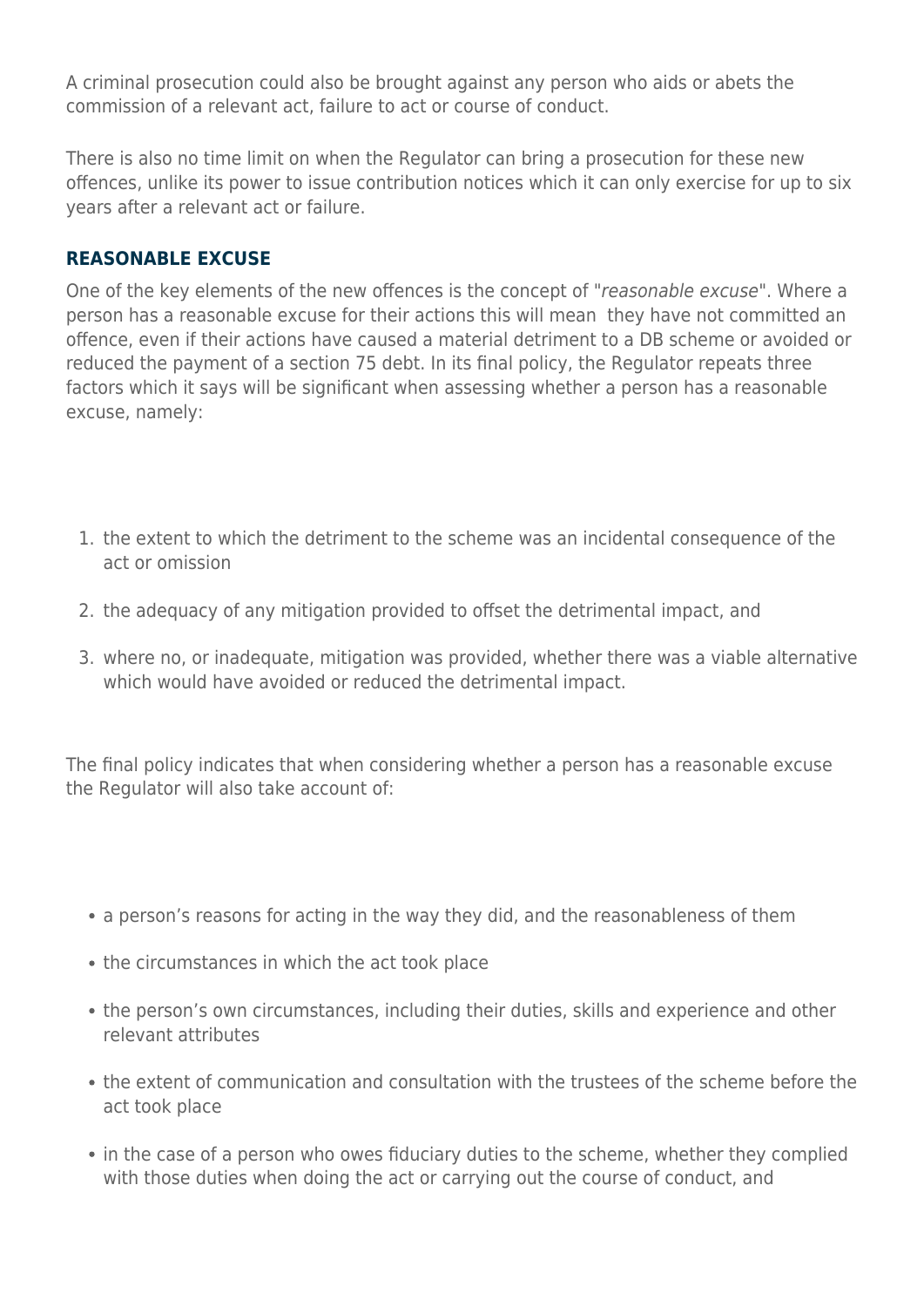• where the person was acting in a professional capacity, whether they acted in accordance with the applicable professional duties, conduct obligations and ethical standards.

#### **WAS ANY DETRIMENT TO THE SCHEME CENTRAL OR INCIDENTAL?**

In the context of assessing whether a person has a reasonable excuse, the Regulator gives the following examples of circumstances where the detriment to a DB scheme would be considered central to the parties' purpose:

- A key supplier terminates a supply contract with the employer with the purpose of bringing about its insolvency, so the supplier can buy the whole of the employer's business out of insolvency apart from the scheme.
- A sponsoring employer can only afford to pay minimal dividends due to the funding requirements of its scheme. Its parent instructs the employer to direct new business to a new group company, which is not a sponsor in relation to the scheme, rather than conduct it through the employer. The employer becomes unable to properly fund the scheme as a result.

#### **ANY VIABLE ALTERNATIVE?**

In assessing whether a person has a reasonable excuse, the Regulator will also consider whether a person had a viable alternative which would have caused less detriment to the DB scheme. Where there is a viable alternative the policy indicates that this would suggest the absence of a reasonable excuse.

Examples given of scenarios where there was a less detrimental viable alternative are where:

- An employer has breached its banking covenants, entitling its lender to withdraw facilities immediately, but an extension of facilities by one month is highly unlikely to risk the lender's interests because the employer is entitled to significant payments from debtors over that period. The one-month extension is likely to be a viable alternative.
- A parent company and its subsidiary (a DB scheme employer), each owning 50% of another group company, X, sell X to a third party. The entirety of the sale proceeds is remitted to the group treasury company to reduce the group's debt, with no mitigation provided to the scheme. The employer was dependent on income from X for its viability, and subsequently becomes insolvent. There is no pressing need to reduce the group's debt - the motivation is to maximise the group's liquidity ahead of a possible bid for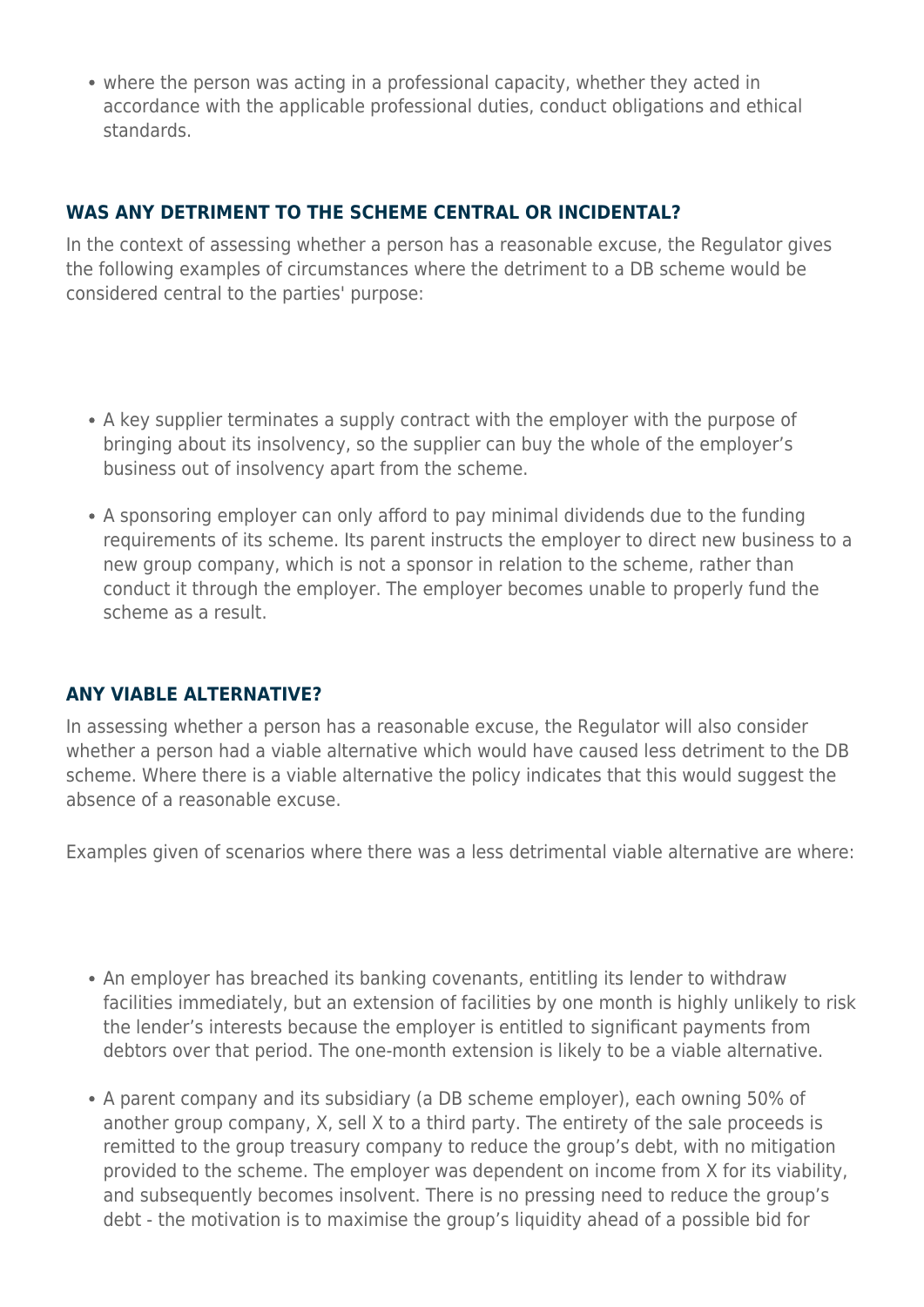another company, however other sources of finance are available. The viable alternative is that the group could have sourced the funds from elsewhere.

• An employer is facing imminent insolvency, but its directors choose to declare a dividend shortly before appointing administrators. In administration, the scheme receives 20p in the £, as do the other unsecured creditors. The directors have breached their duty to have regard to the interests of the company's creditors as a whole. There was a viable alternative of not declaring the dividend, which would have been less detrimental to the scheme. However, we would not assert that a viable alternative involved paying the scheme a higher rate of recovery in administration than other unsecured creditors.

#### **MITIGATION**

The final policy also includes examples of scenarios where the mitigation might be considered adequate. These are where:

- An employer that is legally supported by the covenant of a wider group of companies is sold to a buyer, terminating the wider support arrangements. A combination of part of the sale proceeds being paid to the scheme and the provision of guarantees from suitably strong entities in the new employer group fully compensate for the loss of the seller group support.
- An employer grants security for the benefit of entities outside the direct covenant, but the security provided is subordinated to all present and future liabilities of the scheme.
- An employer makes cash transfers to a treasury company within its wider group as part of a routine cash sweep arrangement, but the employer is given an enforceable right to demand repayment at any time, and the treasury company is suitably strong enough to meet any such demands.

It is concerning that the policy leaves open the prospect that the mitigation provided in these examples might not be considered adequate.

The policy also indicates that "mitigation provided at an early stage is more likely to provide a reasonable excuse than mitigation after a lengthy period". It is unclear why this should be so.

#### **CLEARANCE**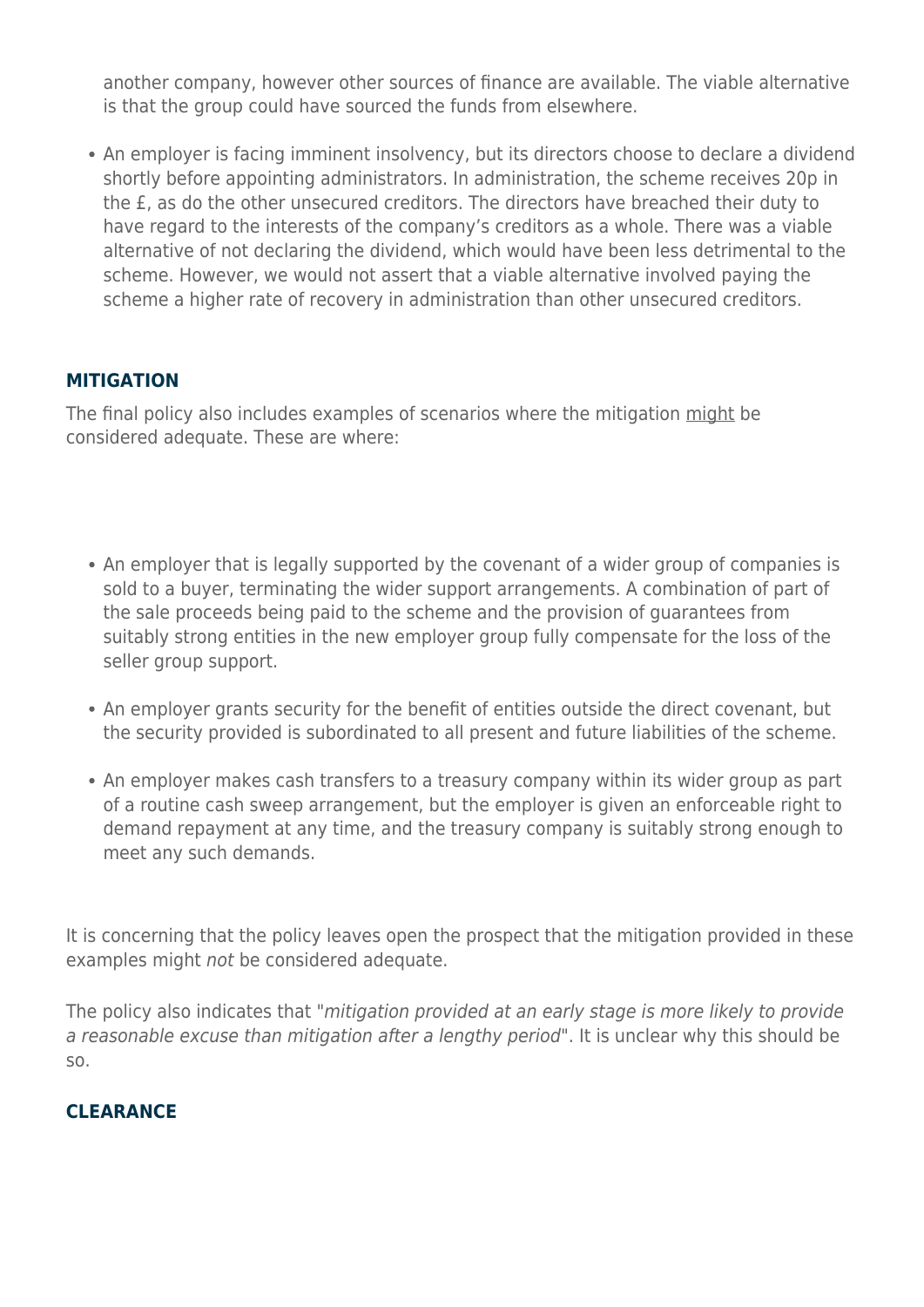The final policy goes a little further than the draft in explaining how clearance interacts with the new offences, in particular, noting that the addressee of a clearance statement might seek to rely on the mitigation described in their clearance application as part of their basis for saying that they have a reasonable excuse in relation to potential criminal liability. However, it stops short of saying that a person who has obtained clearance is likely to have a reasonable excuse for their actions.

#### **THE REGULATOR'S OTHER POWERS**

Depending on the circumstances, as well as prosecuting a person for their actions (or inaction), the Regulator might also be in a position to use its other regulatory powers, including the power to impose a fine of up to £1 million under new section 88A Pensions Act 2004 or its powers to issue a contribution notice. The final policy on the new criminal offences links to a draft **[Overlapping Powers Policy](https://www.thepensionsregulator.gov.uk/en/document-library/consultations/new-enforcement-policies-consultation/proposed-approach-to-our-new-powers)** which outlines how the Regulator will determine which power to exercise where it has the option of using more than one of its powers.

The criminal offences policy also links to the Regulator's draft updated **[Monetary Penalties](https://www.thepensionsregulator.gov.uk/en/document-library/consultations/new-enforcement-policies-consultation/proposed-approach-to-our-new-powers#5e2933f4f4b945db9796fedfbea3a158) [Policy](https://www.thepensionsregulator.gov.uk/en/document-library/consultations/new-enforcement-policies-consultation/proposed-approach-to-our-new-powers#5e2933f4f4b945db9796fedfbea3a158)** which sets out how and when it might issue a fine under section 88A.

#### **COMMENT**

The Regulator has clearly attempted to provide greater clarity regarding the types of circumstances in which a company or an individual may be prosecuted for one of these new criminal offences. However, the final policy still leaves rooms for significant uncertainty. In particular, lenders and other third parties will be concerned that even though they have no direct relationship with a counterparties' DB scheme their may be circumstances where the Regulator may not consider it appropriate for them to act in their own commercial best interests where this may cause a material detriment to the scheme. Directors of companies and groups with DB schemes will also be concerned about the scope of these new offences which could potentially be engaged by a wide range of corporate activity.

Going forwards, parties to corporate transactions, finance arrangements and other activity which may negatively impact a DB scheme will need to tread carefully. As well as assessing the potential impact of their actions on the scheme they will also need to consider:

- whether there are any viable alternatives which might have a less detrimental impact,
- what, if any, mitigation should be provided to the scheme, and
- when and how to engage with the scheme's trustees and/or the Pensions Regulator.

Written records will need to be retained of these deliberations and discussions and the reasons for any actions that are taken.